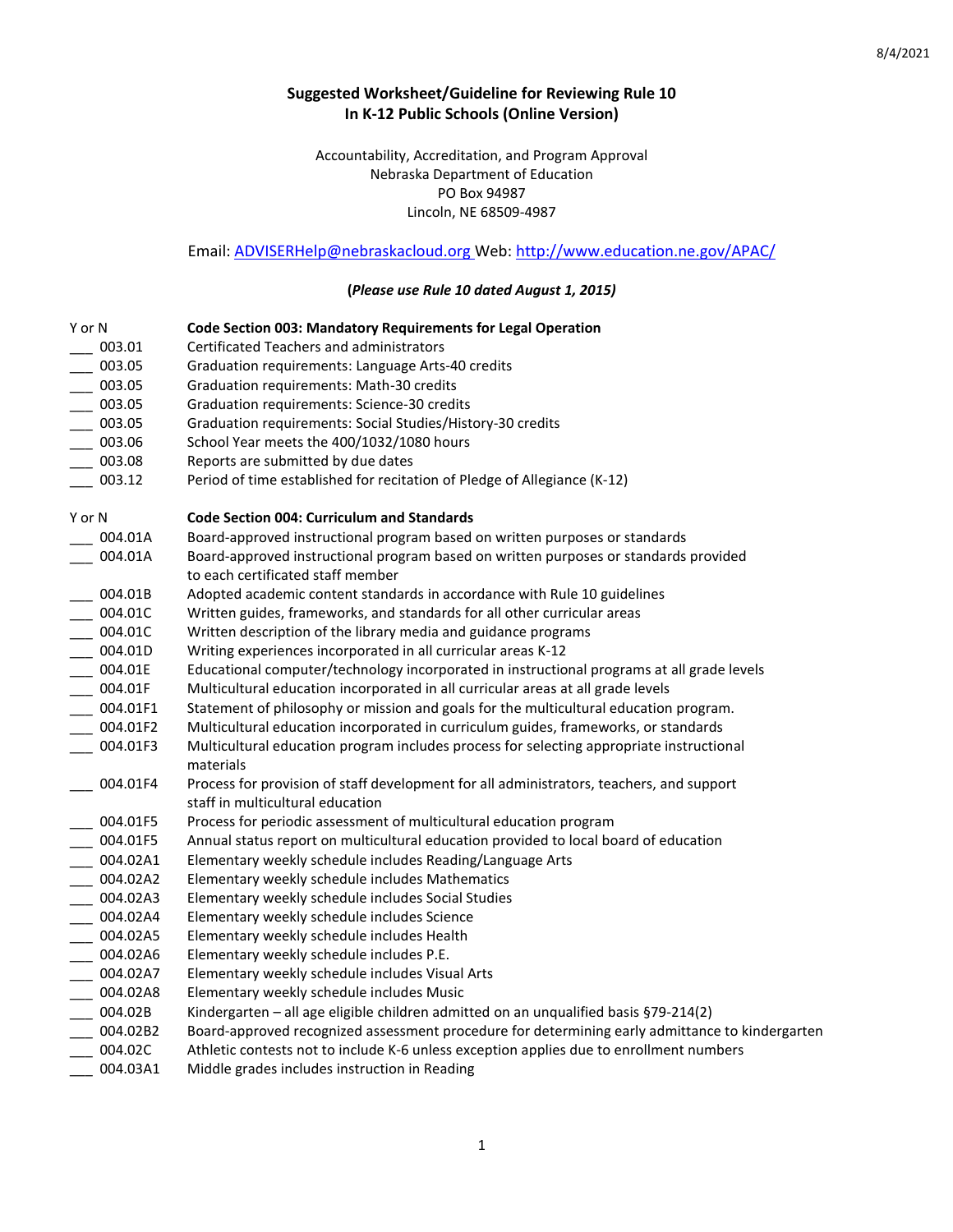| 004.03A2                    | Middle grades includes instruction in Language Arts                                                                       |
|-----------------------------|---------------------------------------------------------------------------------------------------------------------------|
| 004.03A3                    | Middle grades includes instruction in Mathematics                                                                         |
| 004.03A4                    | Middle grades includes instruction in Social Studies                                                                      |
| 004.03A5                    | Middle grades includes instruction in Science                                                                             |
| 004.03A6                    | Middle grades includes instruction in Health                                                                              |
| $-004.03A7$                 | Middle grades includes instruction in Art                                                                                 |
|                             |                                                                                                                           |
| $- 004.03A8$                | Middle grades includes instruction in Music                                                                               |
| $- 004.03A9$                | Middle grades includes instruction in P.E.                                                                                |
| $- 004.03B$                 | Career education is included in the middle grades program                                                                 |
| $-004.03C$                  | Interscholastic athletic limitations (grades 7 and 8) do not exceed number allowed in Rule 10                             |
| $\frac{1}{2}$ 004.04A       | High School Program provides 400 instructional units                                                                      |
| $\frac{1}{2}$ 004.04B1      | Language Arts - 60 instructional units                                                                                    |
| $\frac{1}{2}$ 004.04B2      | Social Science - 40 instructional units                                                                                   |
| $-2004.04B3$                | Mathematics - 40 instructional units                                                                                      |
| $\frac{1}{2}$ 004.04B4      | Science - 40 instructional units                                                                                          |
| $\frac{004.04B5}{004.04B6}$ | World Language - 20 instructional units or 2 years of daily classes in the same language                                  |
|                             | Career Education - 80 instructional units                                                                                 |
| 004.04B7                    | Personal Health and Physical Fitness - 20 instructional units or 2 years of daily classes in personal health and          |
|                             | physical fitness (Note: Inclusion of CPR in the curriculum)                                                               |
| $-004.04B8$                 | Visual and Performing Arts - 40 instructional units                                                                       |
| ____ 004.04B8a              | Visual and Performing Arts: Music                                                                                         |
| $- 004.04B8b$               | Visual and Performing Arts: Visual Arts                                                                                   |
|                             | __ 004.04D2b(e) Availability of a properly endorsed teacher to monitor student progress and appropriateness of the course |
|                             |                                                                                                                           |
|                             | Code Section 005: Statewide System for Assessment of Student Learning and for Reporting the                               |
| Y or N                      | <b>Performance of School Districts</b>                                                                                    |
|                             |                                                                                                                           |
|                             |                                                                                                                           |
| 005.01A                     | Assessment according to Appendix E/Performance Reporting                                                                  |
| 005.02                      | Report of student performance to NDE                                                                                      |
| 005.03                      | Student assistance process designed to provide problem solving and intervention strategies                                |
| Y or N                      | <b>Code Section 006: Media and Technology Resources</b>                                                                   |
|                             |                                                                                                                           |
| 006.01A                     | Library media area(s) available all day                                                                                   |
| 006.01A                     | Library media resources properly cataloged according to standard classification system                                    |
| $- 006.01A$                 | Encyclopedia or electronic format copyrighted in past five years                                                          |
| $\frac{1}{2}$ 006.01B       | Elementary acquires new library media resources in accordance with Rule 10 guidelines                                     |
| $- 006.01C$                 | Middle level acquires library media periodicals in accordance with Rule 10 guidelines                                     |
| 006.01D                     | Secondary level acquires library media periodicals in accordance with Rule 10 guidelines                                  |
|                             |                                                                                                                           |
| Y or N                      | <b>Code Section 007: Instructional Staff</b>                                                                              |
| 007.01A                     | 95% of elementary teachers appropriately endorsed                                                                         |
| 007.01B                     | Pre-kindergarten coordinator has at least 9 credit hours Early Childhood Education (if not applicable, check              |
|                             | Yes)                                                                                                                      |
| 007.02A                     | 90% of middle grades teachers appropriately endorsed                                                                      |
| 007.03A                     | 80% of instructional units offered in secondary grades assigned to appropriately endorsed teachers                        |
| 007.04A                     | 1/2 FTE media specialist endorsed or acquiring 6 hours per year of professional development or college credit             |
| 007.04A1                    | Building library media specialist staff in required ratio                                                                 |
| 007.05A                     | Guidance staff - in required ratio; endorsed or acquiring 6 hours per year in professional development or                 |
|                             | college credit                                                                                                            |
| 007.05B                     | Guidance staff - in required ratio for middle/secondary grades                                                            |
| 007.05C                     | Elementary guidance program: 300 or more students (if not applicable, check Yes)                                          |
| 007.06A                     | Certificated employee evaluation policy - approved by NDE                                                                 |